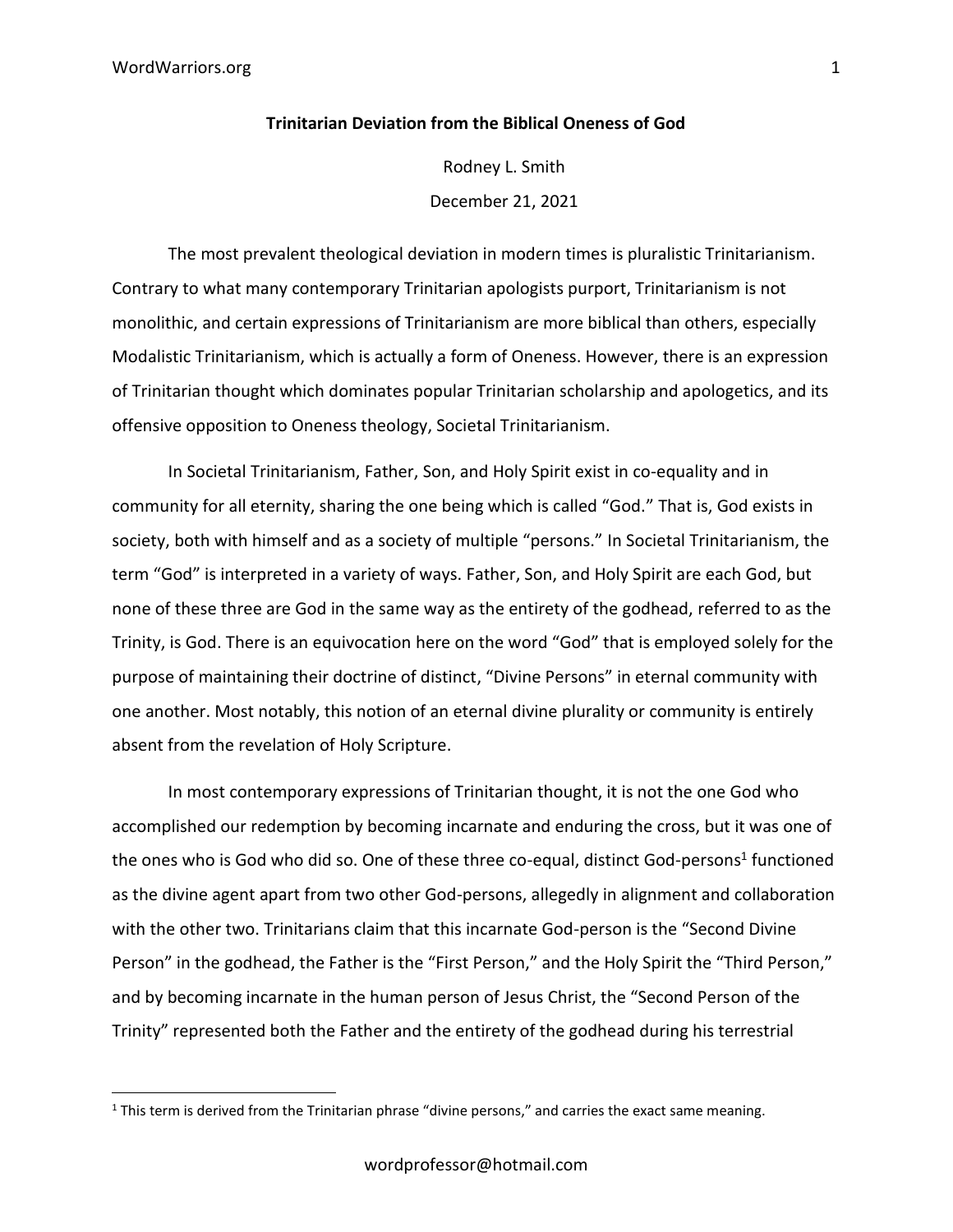sojourn and ministry. Here also, Trinitarianism's wrestling match with biblical revelation is noticeable because, in Scripture, the terms "God" and "the Father" are used synonymously to refer to the same entity, the one and only true God who is also the Father of our Lord Jesus Christ.<sup>2</sup>

The most foundational biblical problem with Trinitarianism is the most obvious one, which is its alleged existence of multiple "Divine Persons" within the one Being called God. Trinitarians think they have solved the contradictory nature of their doctrine in their formulation, "God is one in being and three in person."<sup>3</sup> However, this supposed resolution is as imaginary as their idea of one multi-personal being. In reality, no such being exists that is multipersonal yet singular in being. Rather, a person, defined here as a rational, sentient entity, is a type of being, i.e. a personal being. Nowhere in all of Scripture is there any single explicit or implicit teaching that there exists a singular being that is also a plurality of persons. Rather, the one true God of Israel is presented as one singular Being, and this one singular Divine Being is personal. The most obvious demonstration of this is the consistent use of singular personal pronouns when referring to the one Being called God. In the beginning, *"bara elohim*,"<sup>4</sup> which translated means, "God He created," not "gods" and not "they created."<sup>5</sup>

First and foremost, only Oneness is true because the only ultimate authority for doctrine is the Bible, and only Oneness is truly biblical. With respect to God's emanation and Incarnation, the Scriptures teach that the lone Creator was manifested in flesh, in true human form and mode of existence, the Man Christ Jesus. Jesus is the one God incarnate, and is said to be the Creator and divine agent of creation. Since the Father is the only God. God, who was already Father of creation, now became the true Father of the Man Christ Jesus. Yet, God the Father did not reproduce Himself but was Himself incarnated in the Man Christ Jesus.

<sup>2</sup> E.g. John 17:1-3

<sup>&</sup>lt;sup>3</sup> This is a common expression on both popular and scholarly levels. A single citation here would be difficult. See the Athanasian Creed of the fifth century A.D., commonly found online at:

https://www.ccel.org/creeds/athanasian.creed.html

בְּרָא אֱלֹהֶים :(Genesis 1:1. Hebrew (right to left) בּ

 $^5$  See also Genesis 1:17 יֵיִּבְרָ֫א אֱלֹהֶים trans. lit. "and [He] created God," more naturally "and God He created."